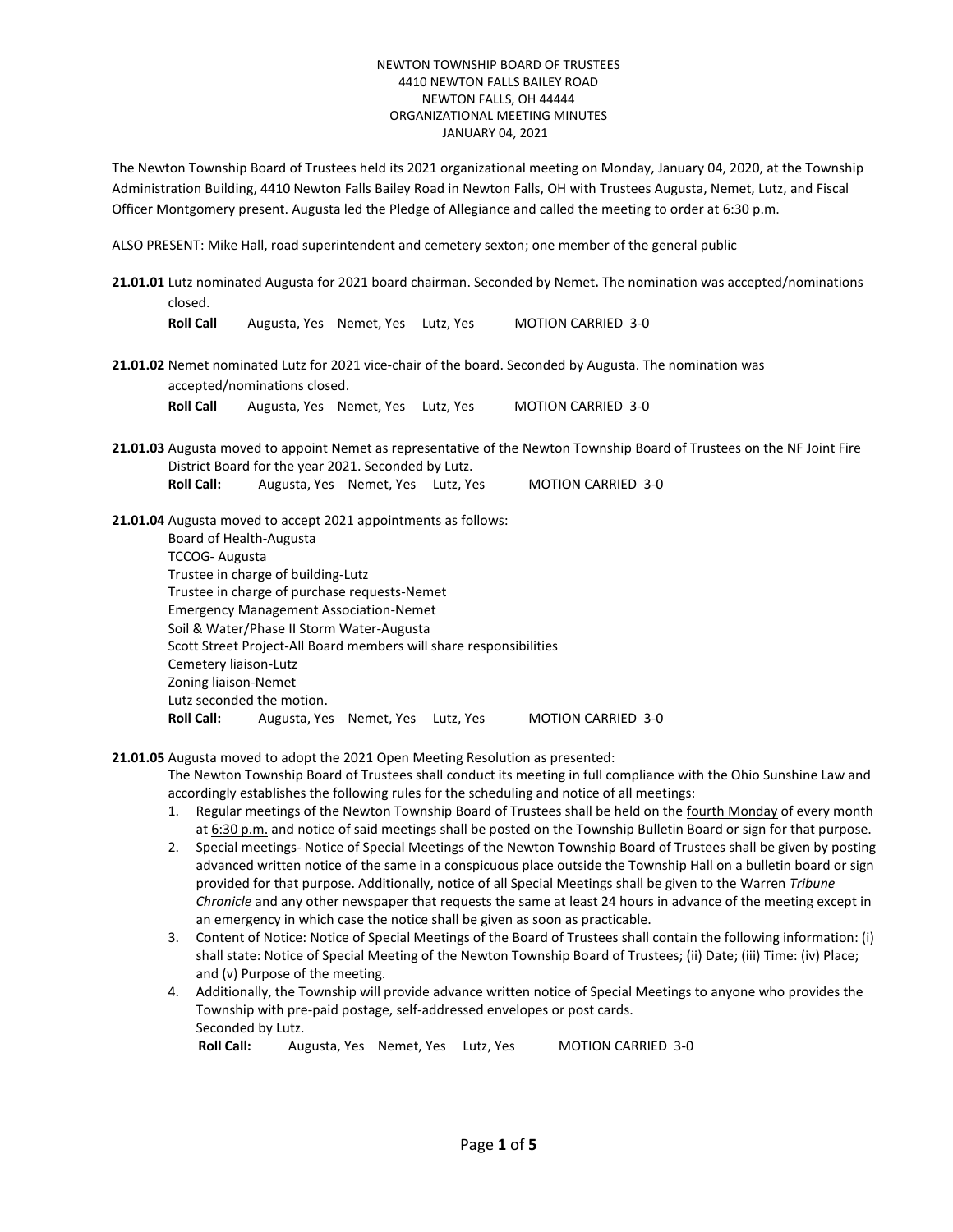|                                                                                                                                                         |                                                                                                                                                                                                                                                                                                                                                                                                                                                                                                                                                                                                                                                                                                                                                                                                                                                                                                                                                                                                                                                                                                          | Full time employees with benefits |  |           | 21.01.06 Nemet moved to approve 2021 employee appointments and compensation as follows: (rates effective 1-04-2021):                                                                                                                  |                                      |  |  |
|---------------------------------------------------------------------------------------------------------------------------------------------------------|----------------------------------------------------------------------------------------------------------------------------------------------------------------------------------------------------------------------------------------------------------------------------------------------------------------------------------------------------------------------------------------------------------------------------------------------------------------------------------------------------------------------------------------------------------------------------------------------------------------------------------------------------------------------------------------------------------------------------------------------------------------------------------------------------------------------------------------------------------------------------------------------------------------------------------------------------------------------------------------------------------------------------------------------------------------------------------------------------------|-----------------------------------|--|-----------|---------------------------------------------------------------------------------------------------------------------------------------------------------------------------------------------------------------------------------------|--------------------------------------|--|--|
|                                                                                                                                                         | Mike Hall - road supervisor/cemetery sexton<br>Dan Smith - road/cemetery maintenance<br>Part-time casual labor as needed<br>Frank Hrbolich<br>Part-time seasonal position TBD<br>Zoning Department part-time appointments<br>Zoning Inspector<br>Rodney Hedge<br>Zoning Secretary<br>Susan Montgomery<br>Second by Augusta.                                                                                                                                                                                                                                                                                                                                                                                                                                                                                                                                                                                                                                                                                                                                                                              |                                   |  |           | \$21.63 /hr. (increase of \$.63)<br>\$19.31 /hr. (increase of \$.56)<br>\$12.36 /hr. (increase of \$.36)<br>\$9.27/hr. (increase of \$.27)<br>\$600.00 /month (rate includes comp for personal vehicle use)<br>(increase of \$50/mo.) |                                      |  |  |
|                                                                                                                                                         |                                                                                                                                                                                                                                                                                                                                                                                                                                                                                                                                                                                                                                                                                                                                                                                                                                                                                                                                                                                                                                                                                                          |                                   |  |           |                                                                                                                                                                                                                                       |                                      |  |  |
|                                                                                                                                                         |                                                                                                                                                                                                                                                                                                                                                                                                                                                                                                                                                                                                                                                                                                                                                                                                                                                                                                                                                                                                                                                                                                          |                                   |  |           |                                                                                                                                                                                                                                       |                                      |  |  |
|                                                                                                                                                         |                                                                                                                                                                                                                                                                                                                                                                                                                                                                                                                                                                                                                                                                                                                                                                                                                                                                                                                                                                                                                                                                                                          |                                   |  |           |                                                                                                                                                                                                                                       |                                      |  |  |
|                                                                                                                                                         |                                                                                                                                                                                                                                                                                                                                                                                                                                                                                                                                                                                                                                                                                                                                                                                                                                                                                                                                                                                                                                                                                                          |                                   |  |           |                                                                                                                                                                                                                                       | \$15.45 /hr. (increase of \$.45/hr.) |  |  |
|                                                                                                                                                         | <b>Roll Call:</b>                                                                                                                                                                                                                                                                                                                                                                                                                                                                                                                                                                                                                                                                                                                                                                                                                                                                                                                                                                                                                                                                                        | Augusta, Yes Nemet, Yes Lutz, Yes |  |           |                                                                                                                                                                                                                                       | <b>MOTION CARRIED 3-0</b>            |  |  |
|                                                                                                                                                         | 21.01.07 Augusta moved to approve the following zoning appointments:<br>Zoning Commission (5 yr. term ending 12-31-2025) Patti Hanzes<br>Board of Zoning Appeals (5 yr. term ending 12-31-2025) Tom Vickers<br>Board of Zoning Appeals-Alternate (term undefined) Keith Callihan<br>Second by Lutz.<br><b>Roll Call:</b><br>Augusta, Yes Nemet, Yes Lutz, Yes<br><b>MOTION CARRIED 3-0</b><br>21.01.08 Nemet moved to approve the pay rate for members of the Zoning Commission and Board of Zoning Appeals as follows<br>with meetings to be held quarterly in 2021:                                                                                                                                                                                                                                                                                                                                                                                                                                                                                                                                    |                                   |  |           |                                                                                                                                                                                                                                       |                                      |  |  |
|                                                                                                                                                         | \$35 per meeting attended for board members<br>\$20 per meeting for alternates while attending a meeting but not actively sitting in for a board member<br>Second by Lutz.                                                                                                                                                                                                                                                                                                                                                                                                                                                                                                                                                                                                                                                                                                                                                                                                                                                                                                                               |                                   |  |           |                                                                                                                                                                                                                                       |                                      |  |  |
|                                                                                                                                                         | <b>Roll Call:</b><br>Augusta, Yes Nemet, Yes Lutz, Yes<br><b>MOTION CARRIED 3-0</b><br>21.01.09 Augusta moved to retain current accepted policy for the year 2020 or until amended for employee vacation, sick leave,<br>and holiday pay as stated below. The Board further requires that time logs are to be presented with time cards to<br>document the amount of time each employee has worked in a particular area each day (road work, cemetery, etc.).<br>Vacation: 1-3 years full time employment = 1 week vacation<br>3-10 years full time employment = 2 weeks' vacation<br>10-15 years full time employment = 3 weeks' vacation<br>15-20 years full time employment = 4 weeks' vacation<br>Sick time to remain unchanged at 4.6 hours per pay period with continuous accrual.<br>Paid Holidays: New Year's Day, Martin Luther King Day, President's Day, Good Friday, Memorial Day, Independence<br>Day, Labor Day, Thanksgiving Day, Friday after Thanksgiving, Christmas Day.<br>Second by Nemet.<br><b>Roll Call:</b><br>Augusta, Yes Nemet, Yes<br><b>MOTION CARRIED 3-0</b><br>Lutz, Yes |                                   |  |           |                                                                                                                                                                                                                                       |                                      |  |  |
| 21.01.10 Lutz moved to continue with the annual safety boot allowance of \$150 for all full-time Road Department personnel in<br>2020. Second by Nemet. |                                                                                                                                                                                                                                                                                                                                                                                                                                                                                                                                                                                                                                                                                                                                                                                                                                                                                                                                                                                                                                                                                                          |                                   |  |           |                                                                                                                                                                                                                                       |                                      |  |  |
|                                                                                                                                                         | <b>Roll Call:</b>                                                                                                                                                                                                                                                                                                                                                                                                                                                                                                                                                                                                                                                                                                                                                                                                                                                                                                                                                                                                                                                                                        | Augusta, Yes Nemet, Yes           |  | Lutz, Yes |                                                                                                                                                                                                                                       | <b>MOTION CARRIED 3-0</b>            |  |  |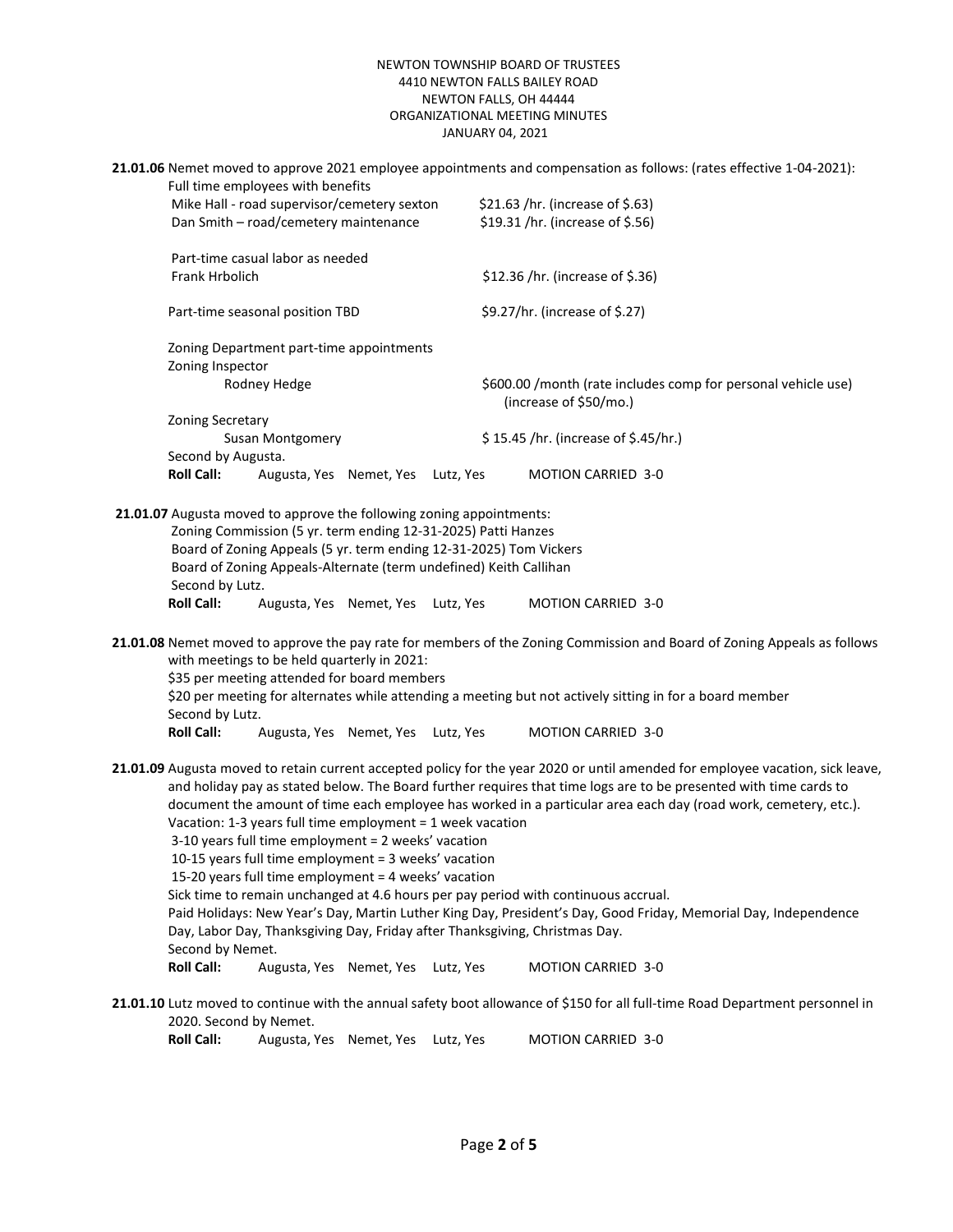**21.01.11** Nemet moved to appoint Special Counsel as follows to be the secondary contact to the Trumbull County Prosecutor's Office:

First-Cherry Lynne Poteet @ \$125/hour Second-Mark Finamore (Turner, May & Shepherd) @ \$100/hour Second by Augusta. Roll Call: Augusta, Yes Nemet, Yes Lutz, Yes MOTION CARRIED 3-0

**21.01.12** AUTHORIZE THE FISCAL OFFICER TO REQUEST AN ADVANCE OF REAL ESTATE TAX SETTLEMENTS PAYABLE IN 2021 FROM THE COUNTY AUDITOR

WHEREAS, The Ohio Revised Code allows a taxing authority to request advance payment from the County Auditor of funds derived from taxes or other sources to the County Treasurer, which may be held on account of a local subdivision.

NOW, THEREFORE, BE IT RESOLVED by the Board of Trustees of Newton Township, Trumbull County, Ohio: Section 1. That the Auditor and the Treasurer of Trumbull County, in accordance with Ohio Revised Code Section 321.34, be required to draw and pay to the Newton Township, upon written request of the Fiscal Officer to the County Auditor, funds due and any RE settlement derived from taxes or other sources payable to the County Treasurer to the account of Newton Township and lawfully applicable for purposes of the current fiscal year.

Section 2. That the Fiscal Officer is hereby authorized to transmit a certified copy of this Resolution to the Auditor of Trumbull County, Ohio.

Section 3. That this Resolution shall take effect and be enforced from and after the earliest period allowed by law. Nemet moved to adopt Resolution 21.01.12 Second by Lutz.

**Roll Call:** Augusta, Yes Nemet, Yes Lutz, Yes MOTION CARRIED 3-0

**21.01.13** Nemet moved to authorize membership in the Ohio Township Association for the Trustees, Fiscal Officer and Road Supervisor/Cemetery Sexton and approve attendance at the Annual Ohio Township Convention with expenses paid according to policy in addition to the costs associated with the monthly meetings of the Trumbull Township Association. Second by Lutz.

Discussion: Noting that the conference will be held virtually this year, Augusta and Montgomery will attend. Roll Call: Augusta, Yes Nemet, Yes Lutz, Yes MOTION CARRIED 3-0

**21.01.14** Lutz moved to reimburse/pay authorized travel expenses of Township Officials during the year including reimbursement for meals (\$40 maximum) during overnight travel, parking, and lodging (single rate, less taxes). Second by Augusta.

Roll Call: Augusta, Yes Nemet, Yes Lutz, Yes MOTION CARRIED 3-0

- **21.01.15** Augusta moved to reimburse mileage at the rate established by Federal IRS guidelines (\$ 0.56 per mile) for all officials while attending to authorized Township business outside of the Township. Second by Nemet. Roll Call: Augusta, Yes Nemet, Yes Lutz, Yes MOTION CARRIED 3-0
- **21.01.16** Lutz moved to authorize Fiscal Officer Montgomery to attend all available 2021 Local Government Official's Conference and Uniform Accounting System trainings. Second by Nemet. Roll Call: Augusta, Yes Nemet, Yes Lutz, Yes MOTION CARRIED 3-0
- **21.01.17** Nemet moved to authorize the Fiscal Officer to pay all payroll withholding (Federal, State, OPERS, Local, OBWC, ODJFS, AOS, and any other payments deemed necessary via ACH in 2021. Second by Lutz. Roll Call: Augusta, Yes Nemet, Yes Lutz, Yes MOTION CARRIED 3-0
- **21.01.18** Nemet moved to enter into a contractual agreement with Niles Foundation Co. through December 31, 2021 to pour cemetery foundations at \$0.70 per square inch. Second by Lutz. Roll Call: Augusta, Yes Nemet, Yes Lutz, Yes MOTION CARRIED 3-0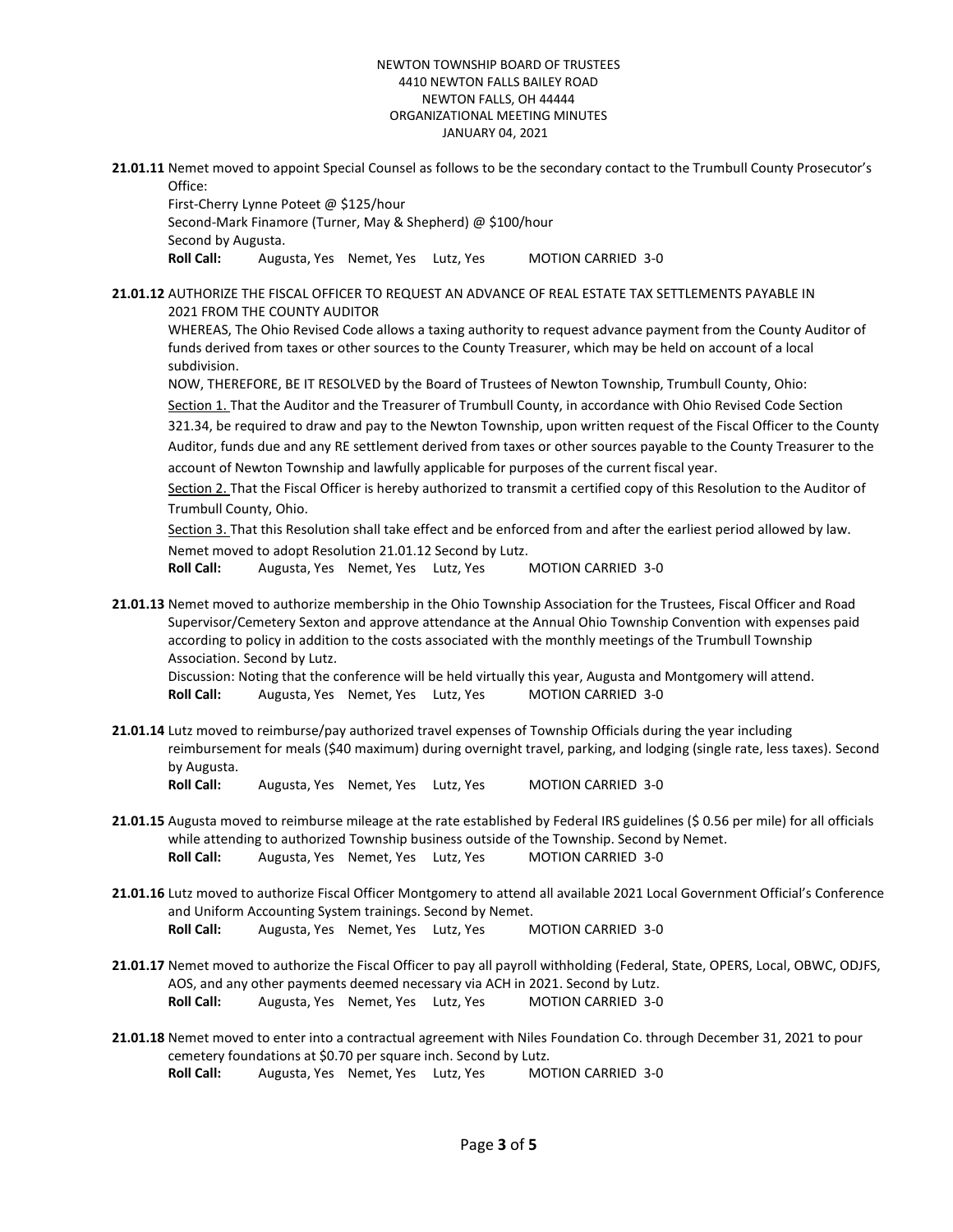**21.01.19** Nemet moved to approve 2021 membership in the Trumbull County Zoning Inspector's Association in the amount of \$30.00. Second by Lutz.

Roll Call: Augusta, Yes Nemet, Yes Lutz, Yes MOTION CARRIED 3-0

**21.01.20** Nemet moved to approve Distribution #2/Final Distribution of funds for the OPWC CF28X 2020 Road Program (Caprice and Malibu Dr.) the amount of \$3,255.31 direct payment to R.T. Vernal, Inc. and OPWC fund distribution of \$4,844.69. Second by Lutz. Discussion: Hall confirmed that the work was complete and they did a good job.

Roll Call: Augusta, Yes Nemet, Yes Lutz, Yes MOTION CARRIED 3-0

## OLD BUSINESS

The Joint Resolution is in the process is being revised before presented to the Board. Nemet noted that the Village will consider increasing their annual by \$10,000 and asked if the Township Board would consider raising its annual contribution to \$65,000 if the fiscal officer was comfortable with that. This would take most of the net revenue generated by the Township through the tax levy on an annual basis. Montgomery reviewed the actual revenue received and fees paid since 2015 to demonstrate the levy could support a \$65,000 annual payment and stay within net revenues for the short-term future. The current \$20,000+ balance in the Township's Fire Fund would be retained and be a buffer if revenues decrease and the annual receipts do not support the annual payment to the District so monies will not need to be transferred from the General Fund. With the Village potentially providing an additional contribution, Lutz and Augusta indicated they would be in favor of supporting the increase. Nemet said the Chief reviewed the District's need for additional funding and said this was the right thing to do since the District revised Joint Resolution should be prepared for the next meeting. Moving forward, Nemet said the District is considering a more ethical way of funding the District through a direct levy that would replace the individual contribution of the Village and Township and the Township's current levy would be removed.

#### NEW BUSINESS

Lutz moved to suspend the reading of the October 26, 2020 monthly meeting minutes and approve as submitted. Second by Nemet. **Roll Call:** Augusta, Yes Nemet, Yes Lutz, Yes MOTION CARRIED 3-0

Augusta moved to suspend the reading of the November 07, 2020 special meeting minutes and approve as submitted. Second by Nemet. **Roll Call:** Augusta, Yes Nemet, Yes Lutz, Yes MOTION CARRIED 3-0

Augusta moved to suspend the reading of the November 18, 2020 special meeting minutes and approve as submitted. Second by Lutz. **Roll Call:** Augusta, Yes Nemet, Yes Lutz, Yes MOTION CARRIED 3-0

Augusta moved to suspend the reading of the November 20, 2020 emergency meeting minutes and approve as submitted. Second by Lutz. **Roll Call:** Augusta, Yes Nemet, Yes Lutz, Yes MOTION CARRIED 3-0

**21.01.21** Nemet moved to approve payment listing and pay bills as presented (2020 payments through 250-2020 and 24571) and list to be issued in 2021 as attached. Warrants over \$2500; Dave Allman Home Improvement \$19,400.00; Falls Electric & Maintenance \$7,168.00 (does not include Gen Fund expense); Medical Mutual \$5,883.68; Mike C Plumbing LLC \$9,300.00; RT Vernal Paving, Inc. \$3,255.31; OPWC Final disbursement CF28X \$4,844.69; OTARMA \$10,695.00. Second by Lutz.

Roll Call: Augusta, Yes Nemet, Yes Lutz, Yes MOTION CARRIED 3-0

**21.01.22** Augusta moved to submit a vote for Marsha Funk and Nick Schwab for four year terms on the OTARMA Board of Directors. Second by Lutz.

Roll Call: Augusta, Yes Nemet, Yes Lutz, Yes MOTION CARRIED 3-0

**21.01.23** Augusta moved to retain the Cemetery Fee Schedule adopted in 2019. Second by Lutz. Roll Call: Augusta, Yes Nemet, Yes Lutz, Yes MOTION CARRIED 3-0